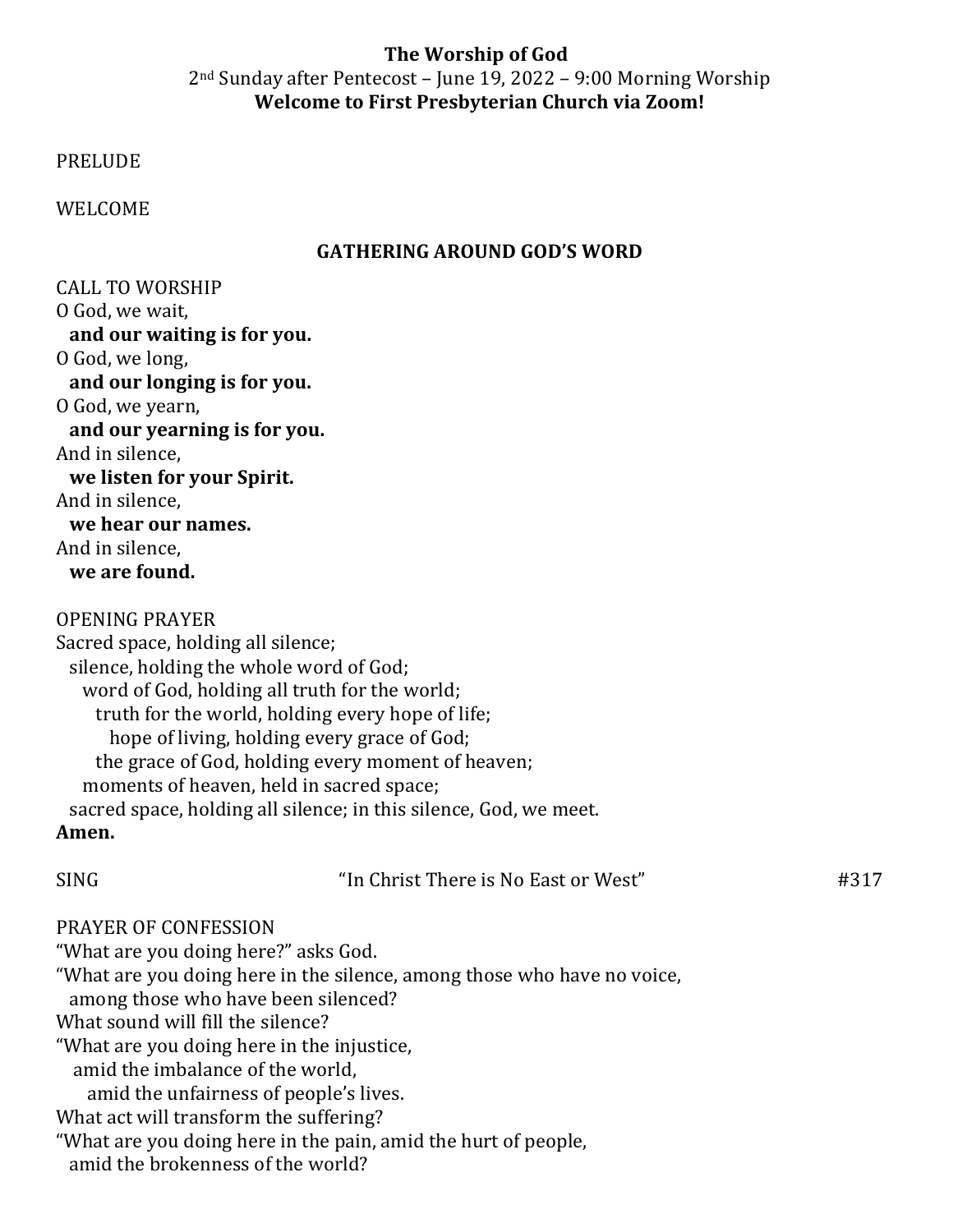| What response will make whole the healing?<br>"What are you doing here?" asks God.                                                                                                                                                                       |                                                                                                                                                                                                                       |                     |
|----------------------------------------------------------------------------------------------------------------------------------------------------------------------------------------------------------------------------------------------------------|-----------------------------------------------------------------------------------------------------------------------------------------------------------------------------------------------------------------------|---------------------|
| (silent prayers)                                                                                                                                                                                                                                         |                                                                                                                                                                                                                       |                     |
| <b>ASSURANCE OF PARDON</b><br>"I am forgiving," says God.<br>"I am holding you and believing in you.<br>I am waiting to change your living,<br>to whisper love into every silence,<br>echo truth into every lie,<br>speak healing into every brokenness. |                                                                                                                                                                                                                       |                     |
| I am forgiving. Come and let us start anew."<br>Thanks be to God. We start anew.                                                                                                                                                                         |                                                                                                                                                                                                                       |                     |
| <b>SHARING GOD'S PEACE</b>                                                                                                                                                                                                                               | I invite you to turn to one another and share a sign of peace:<br>You're invited to unmute yourselves and exchange peace with one another                                                                             |                     |
|                                                                                                                                                                                                                                                          | <b>LISTENING TO GOD'S WORD</b>                                                                                                                                                                                        |                     |
| PRAYER FOR ILLUMINATION                                                                                                                                                                                                                                  |                                                                                                                                                                                                                       |                     |
| FIRST LESSON                                                                                                                                                                                                                                             |                                                                                                                                                                                                                       | 1 Kings 19:1-15a    |
| <b>SECOND LESSON</b>                                                                                                                                                                                                                                     | The Word of God for the people of God. Thanks be to God.                                                                                                                                                              | Luke 8:26-39        |
| <b>REFLECTION</b>                                                                                                                                                                                                                                        |                                                                                                                                                                                                                       | Rev. Susan Phillips |
|                                                                                                                                                                                                                                                          | <b>RESPONDING TO GOD'S WORD</b>                                                                                                                                                                                       |                     |
| SING                                                                                                                                                                                                                                                     | "As the Deer"                                                                                                                                                                                                         | #626                |
| <b>GIVING OUR GIFTS</b>                                                                                                                                                                                                                                  |                                                                                                                                                                                                                       |                     |
| <b>DOXOLOGY</b>                                                                                                                                                                                                                                          | "Santo, Santo, Santo"                                                                                                                                                                                                 | #595                |
| Creating God, may all our words be filled with silence:<br>a space broad enough to pray for the world's needs,<br>and a place deep enough to meet you in it.<br>We place a silence here for all conflict,<br>where words can never heal,                 | PRAYERS OF THE PEOPLE FROM THE CHAT WINDOW<br>only the witness of peace-filled living, and the touch of love.<br>We place a silence here for all hurt, where words can never repair,                                  |                     |
|                                                                                                                                                                                                                                                          | only the witness of grace-filled living, and the touch of love.<br>We place a silence here for all injustice, where words can never break through,<br>only the witness of truth-filled living, and the touch of love. |                     |